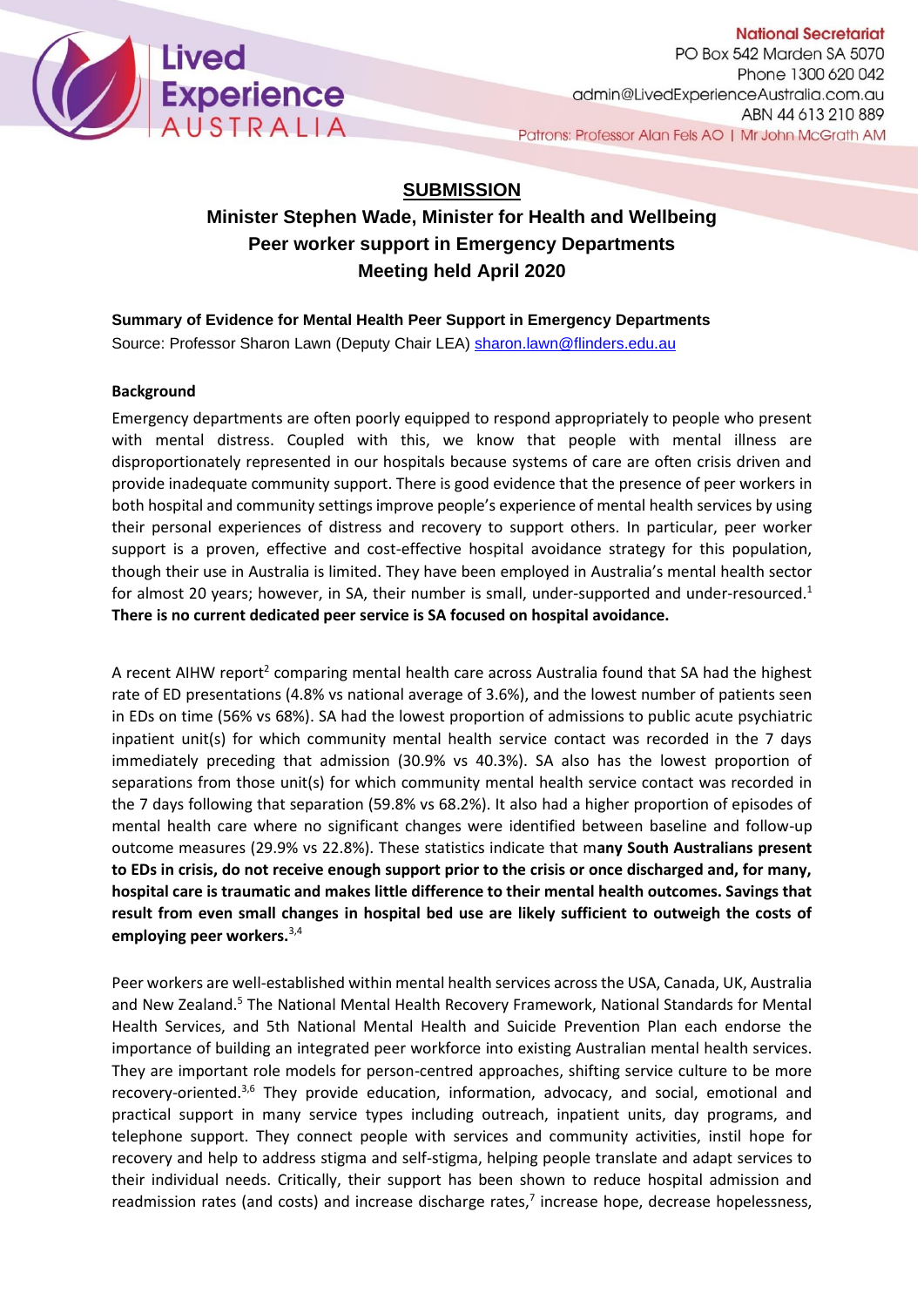and improve quality of life for people with mental illness.<sup>8</sup> Their role therefore enhances service **quality, appropriateness, efficiency and effectiveness.**

A recent Lancet UK paper<sup>9</sup> highlights that peer support self-management interventions can reduce relapse and subsequent repeat acute admissions following mental health crises. A previous SA pilot study also showed that peer support is both an acceptable and feasible intervention, effective at reducing mental health (re)presentations and costs. In its first 3 months, the service provided 49 support packages, saved 300 bed days, and >\$93,000 (at 12 months: 230 packages (83 ED/147 early discharge), 1178 bed days, >\$393,000).<sup>7</sup> A Cochrane Review of 11 RCTs in mental health services<sup>10</sup> and a NICE review of 16 trials involving peer support to people with psychosis<sup>11</sup> concluded that involving peers in mental health teams results in psychosocial, mental health symptom and service use outcomes equivalent to professionals employed in similar roles. However, both reviews identified that quality of studies evaluating mental health peer work is low. Both reviews called for higher methodological quality and more rigorous economic analysis, and more high-quality, well-reported RCTs.

#### **Problem**

- SA Salaried Medical Officers Association's letter to the Australian Human Rights Commission Citing treatment of mental health patients in SA is "discriminatory, cruel and unacceptable"
- SA Health too slow in implementing strategies to relieve EDs of people in mental distress and reducing wait times
- SA Eds are seeing a large number of people presenting with mental health issues/illness
- Long wait times for people with mental illness to be seen
- People with mental illness are held in EDs due to unavailability of psychiatric beds
- SA EDs highest rate of mental health presentations across Australia
- SA EDS lowest number of people in mental distress being seen on time
- EDs inappropriate setting for people with mental distress
- EDs are seen as the first port of call for people in mental distress and their families

#### **Solution**

- Employ peer workers in ED waiting room at the Royal Adelaide Hospital as a trial site
- Peer workers are an essential, critical and unique part of the mental health workforce
- Could be implemented immediately

#### **Cost**

- Cost neutral or
- Employment costs only for peer workers as a very low cost alternative to others being flagged by SA Health

#### **Outcomes**

- Much literature showing ED presentations are reduced if not eliminated some mentioned above
- Better flow through of people being seen in the EDs